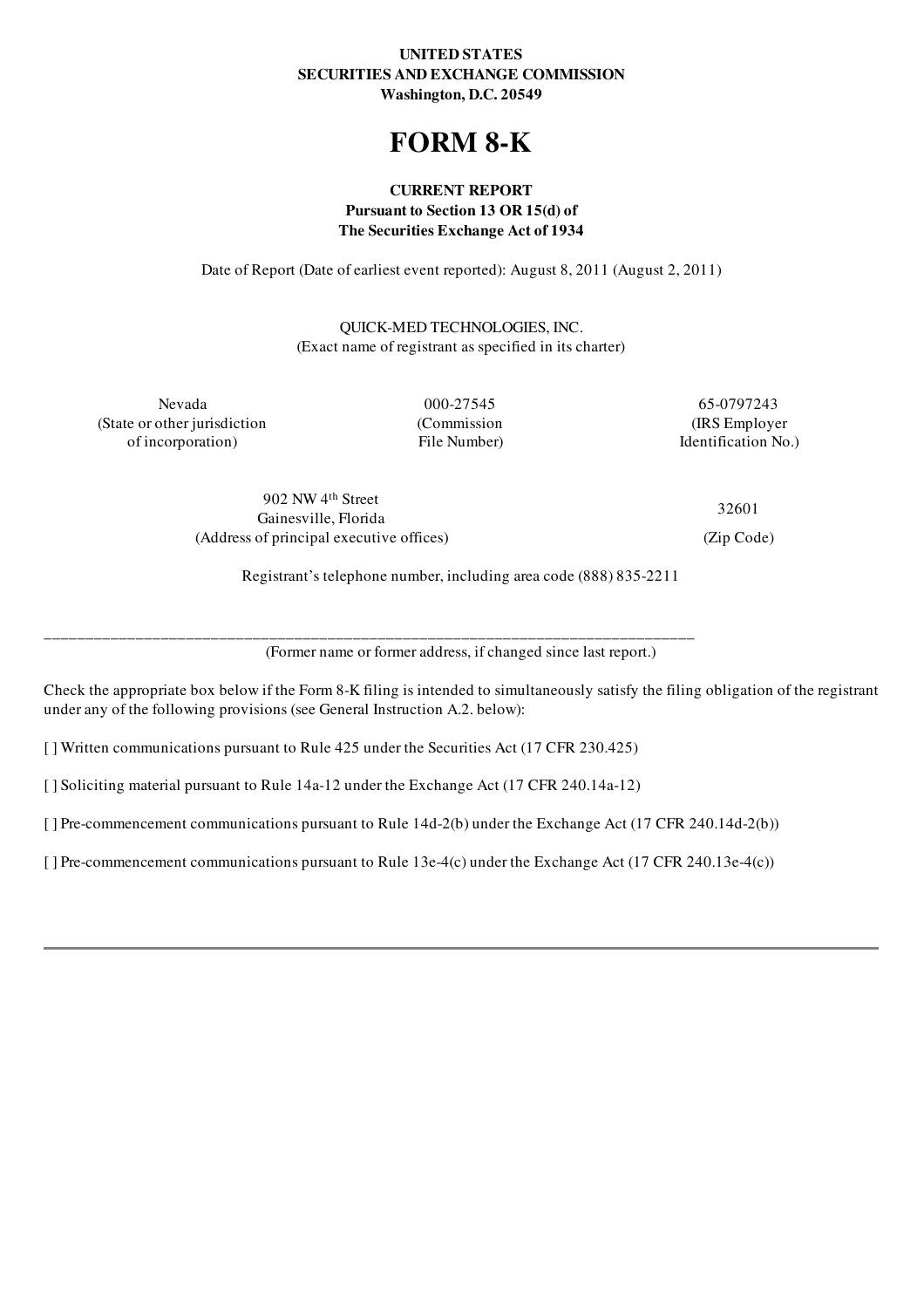#### Item 5.02 Departure of Directors or Certain Officers; Election of Directors; Appointment of Certain Officers.

## (b) Departure of Director

Effective August 2, 2011, Mr. Granito resigned as the Chairman and a member of the Company's Board of Directors (the "Board") due to personal reasons.

There were no disagreements between Mr. Granito and any officer or director of the Company as indicated in Mr. Granito's resignation notification to the Board. The Company provided a copy of the disclosures it is making in response to this Item 5.02 to Mr. Granito and informed him that he may furnish the Company as promptly as possible with a letter stating whether he agrees or disagrees with the disclosures made in response to this Item 5.02, and that if he disagrees, then the Company requests that he provides the respects in which he does not agree with the disclosures. The Company will undertake to file any letter received from Mr. Granito, if any, as an exhibit to an amendment to this current report on Form 8-K within two business days after receipt.

On August 5, 2011, the Board appointed Mr. J. Ladd Greeno, our Chief Executive Officer, as the Chairman of the Board of Directors, effective immediately. Mr. Greeno has already been serving as a member of the Board of Directors.

## -1-